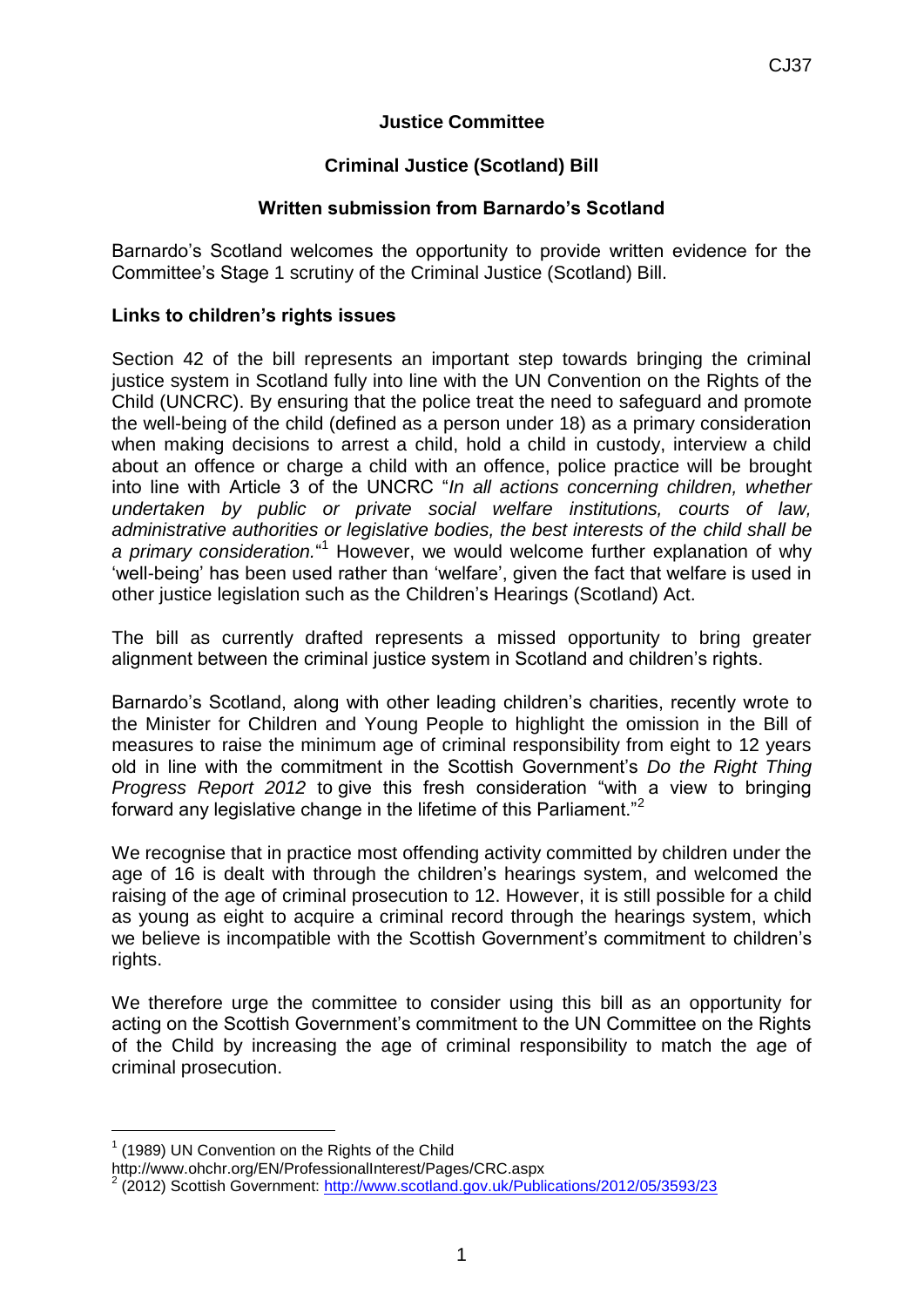## **Children in the justice system**

We welcome the provisions in sections 30-33 of the bill, which seek to ensure that the highest standards of protection are offered to children in the formal justice system. We believe that ensuring children have access to the support of a parent, carer or other responsible person will help implement Article 37 of the UNCRC in Scotland. As such we would like to see a more explicit reference to Article 37 of the UNCRC in this part of the bill.

As the bill sets out in section 32, where it is inappropriate for the parent or carer to support the child in custody or they cannot be located, it will be up to the local authority to appoint a 'responsible person' to support that child.

We feel that more explanation is required about the role and responsibilities of this 'responsible person', and would like to see an explicit reference to the right to independent advocacy. This would be consistent with section 122 of the Children's Hearings (Scotland) Act which gives the right to the service of a trained advocate for children appearing before the panel. Any such advocacy provision should be modelled on that available under the Mental Health (Care and Treatment) (Scotland) Act 2003, and be in line with the recently published draft guidelines for the commissioning of independent advocacy.

A trained advocate would complement the role of a solicitor. An advocate would help ensure that the child understood the process, and could communicate effectively. If we recognise the needs of children to have access to the service of a trained advocate in the legally sanctioned proceedings of a children's panel, to cut through technical language and processes on their behalf, then we should make similar provision in the formal criminal justice system.

### **Children affected by parental imprisonment**

<u>.</u>

As well as the commitment to safeguard and promote the well-being of children in the justice system, the well-being of dependent children should be considered when an adult is detained in police or prison custody. There is a wealth of Scottish and international research which has highlighted the short- and long-term impacts on children and families when a family member is imprisoned. $3$  It has been estimated that around a third of prisoners' children were present during the arrest of their parent, and this can have a traumatic impact on the well-being of the child.<sup>4</sup>

We would therefore like to see a greater recognition in the bill that the well-being of children in the justice system should also include the well-being of children affected by parental imprisonment.

Barnardo's Scotland is currently working with Families Outside and other children's and criminal justice organisations to promote the use of a Child and Family Impact

<sup>3</sup> (2012) Loucks, N. "Prisons: Where DOESN'T the community come in?" *Prison Service Journal* 204, 42-50.

 $4$  (2009) Ortega, B. "The impact of arrest on children and families." Paper presented at the Families Outside conference, *Step by step: Key stages for families affected by imprisonment*. Stirling Management Centre, 18 November 2009.